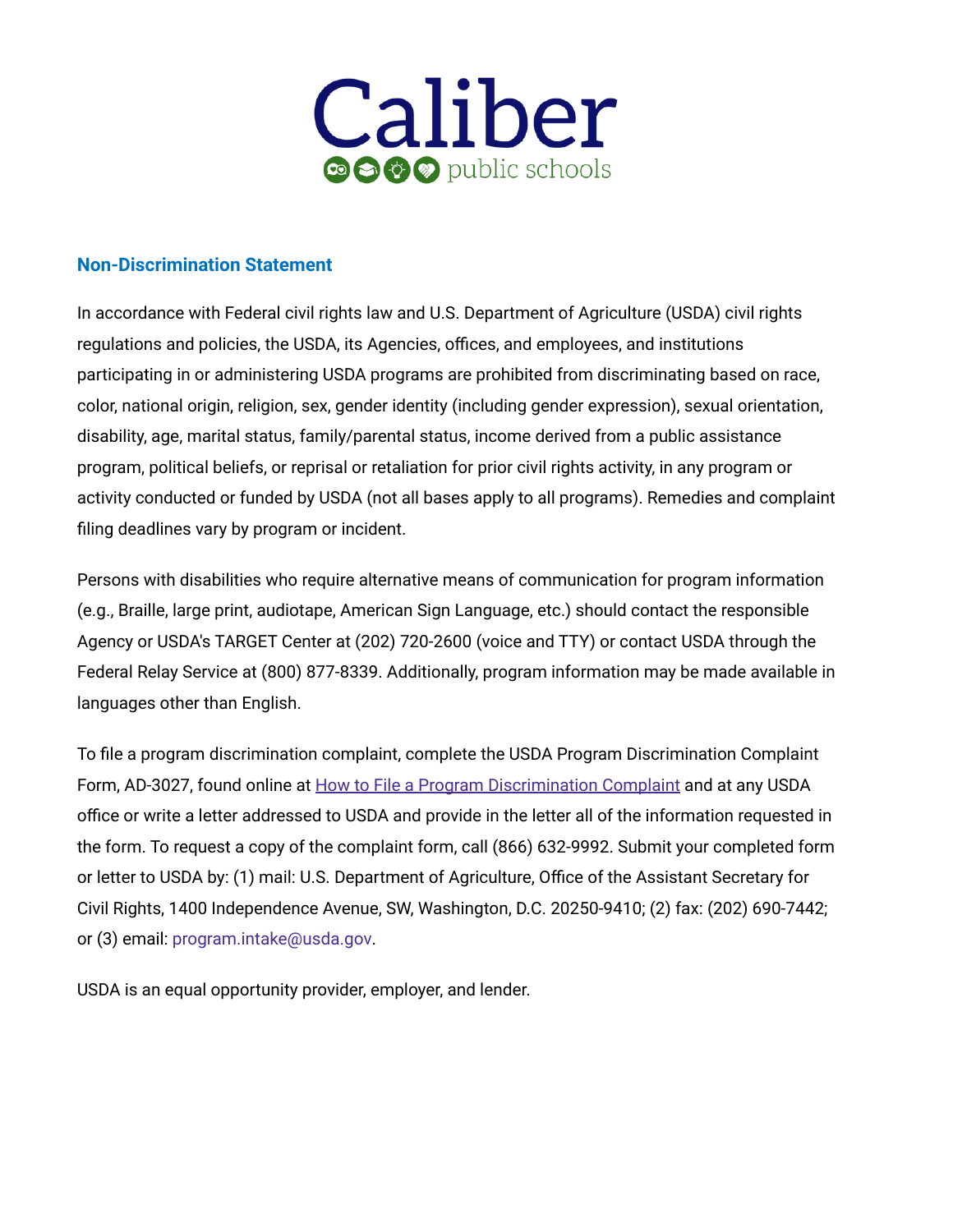

**Supplemental Nutrition Assistance Program (SNAP) and Food Distribution Program on Indian Reservations (FDPIR) state or local agencies, and their subrecipients, must post the following Nondiscrimination Statement:**

In accordance with federal civil rights law and U.S. Department of Agriculture (USDA) civil rights regulations and policies, this institution is prohibited from discriminating on the basis of race, color, national origin, sex (including gender identity and sexual orientation), religious creed, disability, age, political beliefs, or reprisal or retaliation for prior civil rights activity.

Program information may be made available in languages other than English. Persons with disabilities who require alternative means of communication to obtain program information (e.g., Braille, large print, audiotape, American Sign Language), should contact the agency (state or local) where they applied for benefits. Individuals who are deaf, hard of hearing or have speech disabilities may contact USDA through the Federal Relay Service at (800) 877-8339.

To file a program discrimination complaint, a Complainant should complete a Form AD-3027, USDA Program Discrimination Complaint Form which can be obtained online at: [https://www.usda.gov/sites/default/files/documents/USDA-OASCR%20P-Complaint-Form-0508](https://www.usda.gov/sites/default/files/documents/USDA-OASCR%20P-Complaint-Form-0508-0002-508-11-28-17Fax2Mail.pdf) [-0002-508-11-28-17Fax2Mail.pdf](https://www.usda.gov/sites/default/files/documents/USDA-OASCR%20P-Complaint-Form-0508-0002-508-11-28-17Fax2Mail.pdf), from any USDA office, by calling (833) 620-1071, or by writing a letter addressed to USDA. The letter must contain the complainant's name, address, telephone number, and a written description of the alleged discriminatory action in sufficient detail to inform the Assistant Secretary for Civil Rights (ASCR) about the nature and date of an alleged civil rights violation. The completed AD-3027 form or letter must be submitted to:

1. mail: Food and Nutrition Service, USDA 1320 Braddock Place, Room 334 Alexandria, VA 22314; or 2. fax: (833) 256-1665 or (202) 690-7442; or 3. email: [FNSCIVILRIGHTSCOMPLAINTS@usda.gov](http://mailto:FNSCIVILRIGHTSCOMPLAINTS@usda.gov/)

This institution is an equal opportunity provider.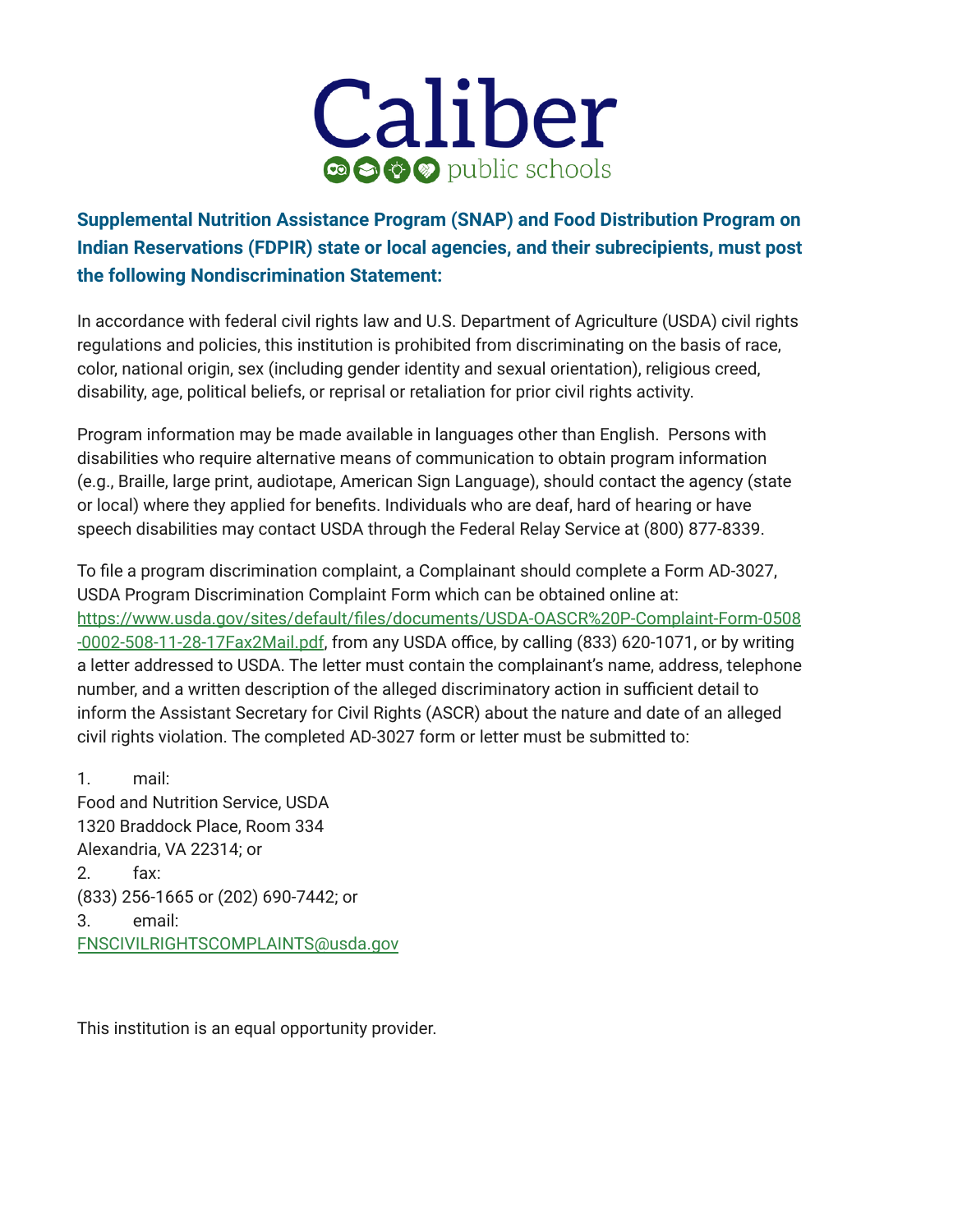

## **For all other FNS nutrition assistance programs, state or local agencies, and their subrecipients, must post the following Nondiscrimination Statement:**

In accordance with federal civil rights law and U.S. Department of Agriculture (USDA) civil rights regulations and policies, this institution is prohibited from discriminating on the basis of race, color, national origin, sex (including gender identity and sexual orientation), disability, age, or reprisal or retaliation for prior civil rights activity.

Program information may be made available in languages other than English. Persons with disabilities who require alternative means of communication to obtain program information (e.g., Braille, large print, audiotape, American Sign Language), should contact the responsible state or local agency that administers the program or USDA's TARGET Center at (202) 720-2600 (voice and TTY) or contact USDA through the Federal Relay Service at (800) 877-8339.

To file a program discrimination complaint, a Complainant should complete a Form AD-3027, USDA Program Discrimination Complaint Form which can be obtained online at: [https://www.usda.gov/sites/default/files/documents/USDA-OASCR%20P-Complaint-Form-0508](https://www.usda.gov/sites/default/files/documents/USDA-OASCR%20P-Complaint-Form-0508-0002-508-11-28-17Fax2Mail.pdf) [-0002-508-11-28-17Fax2Mail.pdf](https://www.usda.gov/sites/default/files/documents/USDA-OASCR%20P-Complaint-Form-0508-0002-508-11-28-17Fax2Mail.pdf), from any USDA office, by calling (866) 632-9992, or by writing a letter addressed to USDA. The letter must contain the complainant's name, address, telephone number, and a written description of the alleged discriminatory action in sufficient detail to inform the Assistant Secretary for Civil Rights (ASCR) about the nature and date of an alleged civil rights violation. The completed AD-3027 form or letter must be submitted to USDA by:

1. mail: U.S. Department of Agriculture Office of the Assistant Secretary for Civil Rights 1400 Independence Avenue, SW Washington, D.C. 20250-9410; or 2. fax: (833) 256-1665 or (202) 690-7442; or 3. email: [program.intake@usda.gov](http://mailto:program.intake@usda.gov/)

This institution is an equal opportunity provider.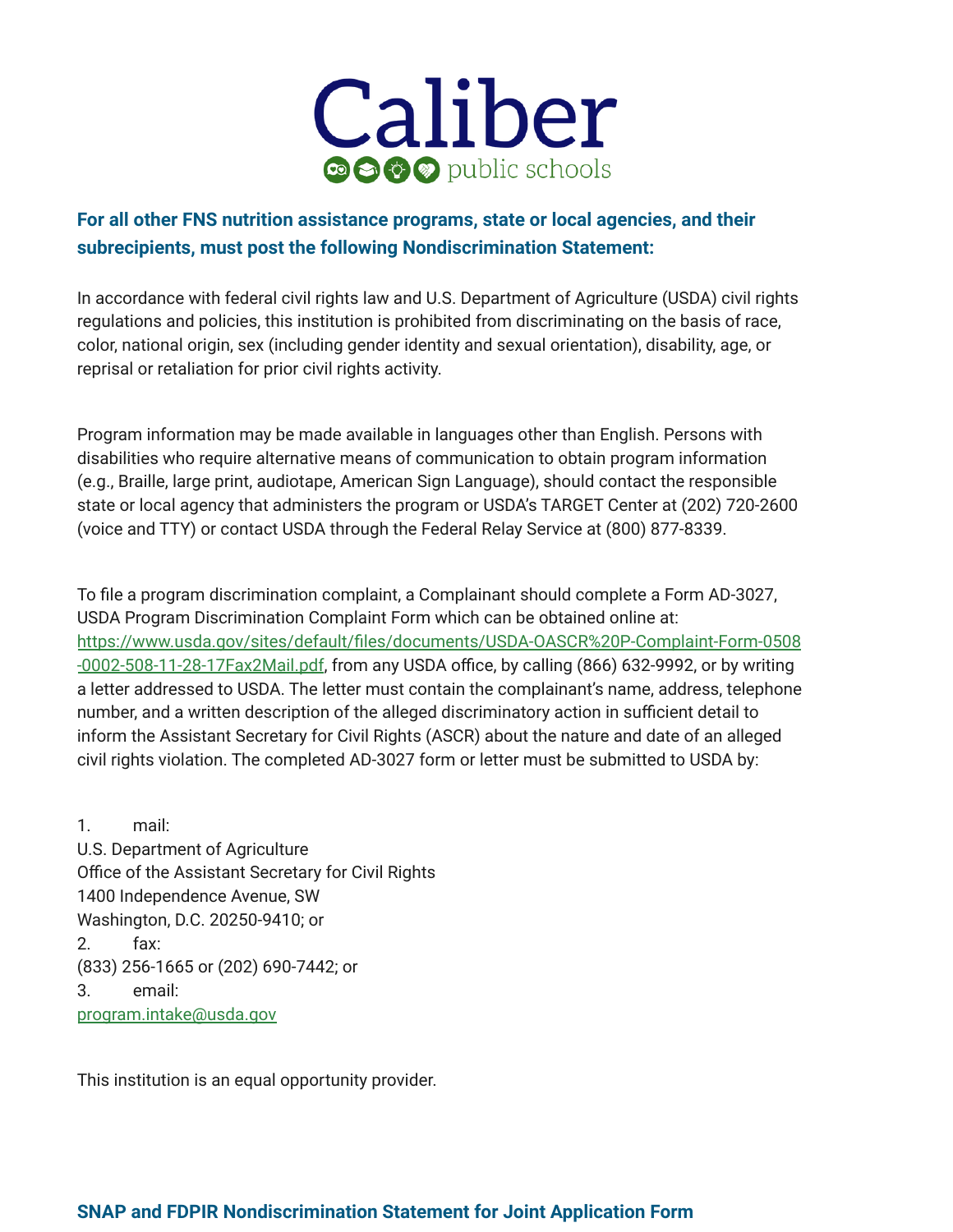

In accordance with federal civil rights laws and U.S. Department of Agriculture (USDA) civil rights regulations and policies, the USDA, its agencies, offices, and employees, and institutions participating in or administering USDA programs are prohibited from discriminating based on race, color, national origin, sex (including gender identity and sexual orientation), religious creed, disability, age, political beliefs, or reprisal or retaliation for prior civil rights activity in any program or activity conducted or funded by USDA. Programs that receive federal financial assistance from the U.S. Department of Health and Human Services (HHS), such as Temporary Assistance for Needy Families (TANF), and programs HHS directly operates are also prohibited from discrimination under federal civil rights laws and HHS regulations.

Persons with disabilities who require alternative means of communication for program information (e.g., Braille, large print, audiotape, American Sign Language), should contact the agency (state or local) where they applied for benefits. Individuals who are deaf, hard of hearing or who have speech disabilities may contact USDA through the Federal Relay Service at (800) 877-8339. Additionally, program information may be made available in languages other than English.

## **CIVIL RIGHTS COMPLAINTS INVOLVING USDA PROGRAMS**

USDA provides federal financial assistance for many food security and hunger reduction programs such as the Supplemental Nutrition Assistance Program (SNAP), the Food Distribution Program on Indian Reservations (FDPIR) and others. To file a program complaint of discrimination, complete the **Program [Discrimination](https://www.usda.gov/sites/default/files/documents/USDA-OASCR%20P-Complaint-Form-0508-0002-508-11-28-17Fax2Mail.pdf) Complaint Form**, (AD-3027) (found online at: How to File a [Complaint,](https://www.usda.gov/sites/default/files/documents/USDA-OASCR%20P-Complaint-Form-0508-0002-508-11-28-17Fax2Mail.pdf) and at any USDA office) or write a letter addressed to USDA and provide in the letter all of the information requested in the form. To request a copy of the complaint form, call (866) 632-9992. Submit your completed form or letter to USDA by:

1. mail: Food and Nutrition Service, USDA

1320 Braddock Place, Room 334, Alexandria, VA 22314; or

- 2. fax: (833) 256-1665 or (202) 690-7442; or
- 3. phone: (833) 620-1071; or
- 4. email: [FNSCIVILRIGHTSCOMPLAINTS@usda.gov](http://mailto:FNSCIVILRIGHTSCOMPLAINTS@usda.gov/).

For any other information regarding SNAP issues, persons should either contact the USDA SNAP hotline number at (800) 221-5689, which is also in Spanish, or call the [state](https://www.fns.usda.gov/snap/state-directory) [information/hotline](https://www.fns.usda.gov/snap/state-directory) numbers (click the link for a listing of hotline numbers by state); found online at: SNAP [hotline](https://www.fns.usda.gov/snap/state-directory).